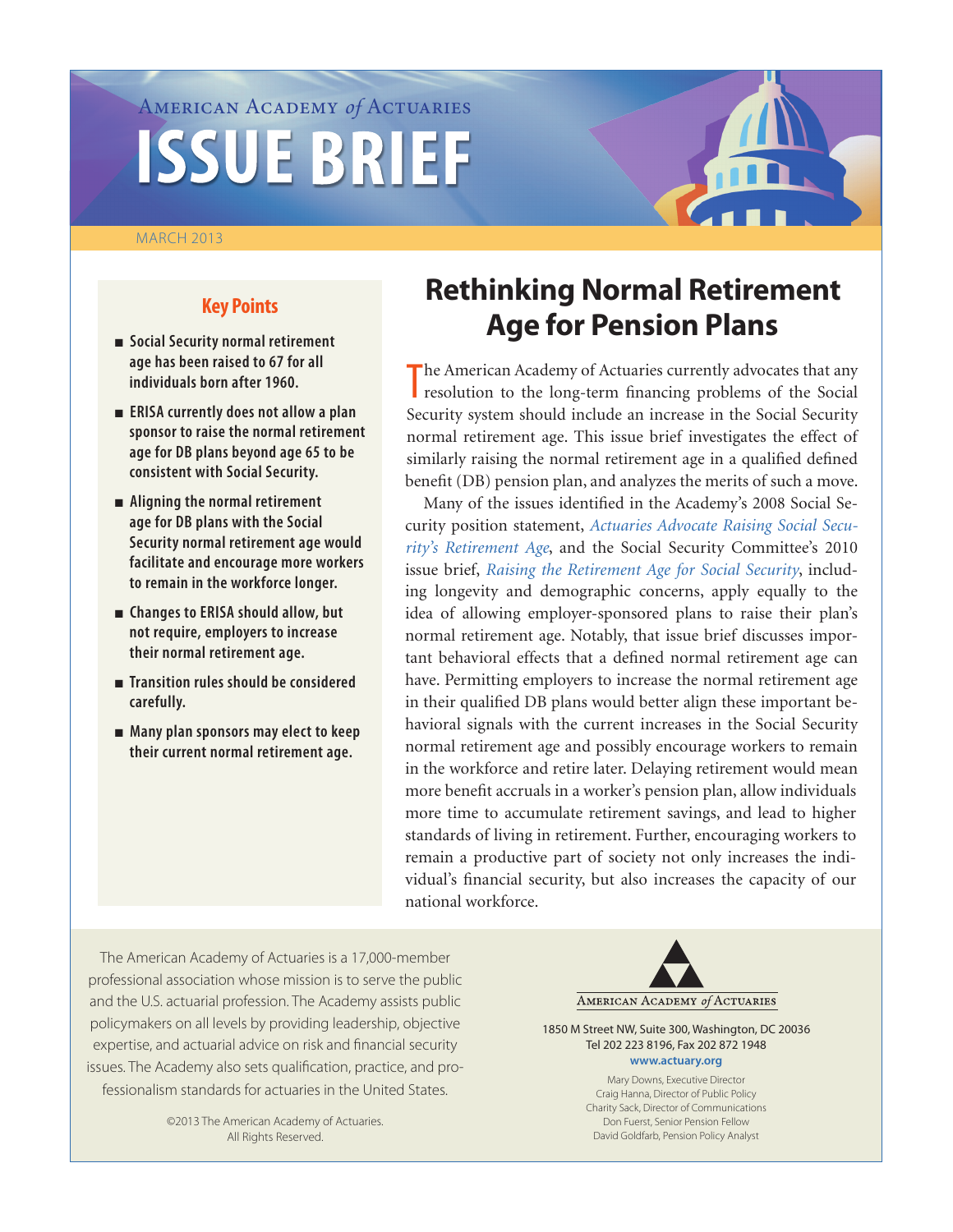#### **Background**

The Social Security normal retirement age, sometimes called full retirement age, is the age at which a person may first receive full or unreduced retirement benefits. The normal retirement age was initially set at age 65 when established in 1935, based on the precedents set by the few existing private and state pension plans at that time, and on an actuarial analysis that showed age 65 was actuarially feasible given life expectancies at that time. When the Employee Retirement Income Security Act of 1974 (ERISA) was enacted, setting age 65 as the maximum normal retirement age for private plans was a well-established precedent. However, in the three-quarters of a century that has passed since Social Security was enacted, the life expectancy of a 65 year-old American has increased more than forty percent.<sup>1</sup> While the Social Security normal retirement age has been increased from 65 to 67 (for those born in 1960 or later<sup>2</sup>), the normal retirement age in qualified DB plans has not changed.

ERISA requires a DB plan to define the plan's normal retirement age and sets age 65 as the maximum allowable normal retirement age.<sup>3</sup> While most plans use age 65, there are many examples of plans that use younger ages.<sup>4</sup> The normal retirement age has a few important implications. At that age:

- $\blacksquare$  The participant may leave employment and immediately begin receiving the accrued benefit.
- The participant must be 100% vested.
- $\blacksquare$  If the participant works beyond normal retirement age, a "suspension of benefits" notice must be provided, unless benefits payments commence at that age or benefits are modified after that age to reflect actuarial adjustment.<sup>5</sup>

Increasing the maximum allowable normal retirement age would not require any plan to make a change, but would permit sponsors who wanted to raise their plan's normal retirement age to do so.

### **Impact of a Higher Private Pension Normal Retirement Age**

The current disconnect between the Social Security retirement age and the normal retirement age requirements for employer-provided plans dampens the message that the later Social Security retirement age sends to retirees regarding the value of remaining in the workforce. Allowing the alignment of the normal retirement age in the employer system with that of Social Se-

5 Some plans provide unreduced benefits for all participants at an age earlier than normal retirement. Such plans would generally be unaffected by a change in the normal retirement age with the exception of the age at which the suspension of benefits notice would be required.

Members of the Pension Committee include: Mike Pollack (Chairperson), MAAA, FSA, FCA, EA; Ellen L. Kleinstuber (Vice Chairperson), MAAA, FSA, FCA, MSPA, EA; Margaret Berger, MAAA, FSA, FCA, EA; Bruce Cadenhead, MAAA, FSA, FCA, EA; Charles Clark, MAAA, ASA, EA; Timothy Geddes, MAAA, FSA, FCA, EA; Douglas German, MAAA, FSA, EA; William Hallmark, MAAA, ASA, FCA, EA; Scott Hittner, MAAA, FSA, FCA, EA; Jeffrey Litwin, MAAA, FSA, FCA, EA; Gerard Mingione, MAAA, FSA, FCA, EA, CERA; Keith Nichols, MAAA, FCA, MSPA, EA; Andrew Peterson, MAAA, FSA, FCA, EA; Maria M. Sarli, MAAA, FSA, FCA, EA; Mitchell Serota, MAAA, FSA, FCA, EA; Joshua Shapiro, MAAA, FSA, EA; Mark Spangrud, MAAA, FSA, EA; Lane West, MAAA, FSA, FCA, EA.

<sup>1</sup> Since 1940, the life expectancy for a male age 65 has increased 5.9 years (46%) while the expectancy for a 65 year-old female has increased 6.0 years (40%). 2011 *Annual Report of the Board of Trustees of the Federal Old-Age and Survivors Insurance and Federal Disability Insurance Trust Funds*, which is available at: [http://www.ssa.gov/oact/TR/2011/V\\_A\\_demo.html#221776.](http://www.ssa.gov/oact/TR/2011/V_A_demo.html#221776) 2 Social Security Amendments of 1983, P.L. 98-21, (H.R. 1900) [http://www.finance.senate.gov/library/reports/conference/](http://www.finance.senate.gov/library/reports/conference/download/?id=81c09277-78c2-4c6f-98cd-3f0d0a1072a4) [download/?id=81c09277-78c2-4c6f-98cd-3f0d0a1072a4.](http://www.finance.senate.gov/library/reports/conference/download/?id=81c09277-78c2-4c6f-98cd-3f0d0a1072a4)

<sup>3</sup> Technically, the maximum age is the later of age 65 or the participant's age on the 5th anniversary of entry into the plan. 4 26 CFR 1.401(a)-1(b)(2) requires that the normal retirement age under a plan cannot be earlier than the earliest age that is reasonably representative of the typical retirement age for the industry in which the covered workforce is employed. A normal retirement age of 62 or later (50 or later for qualified public safety employees) is deemed a safe harbor, with a facts and circumstances test applying to early retirement ages between 55 and 62.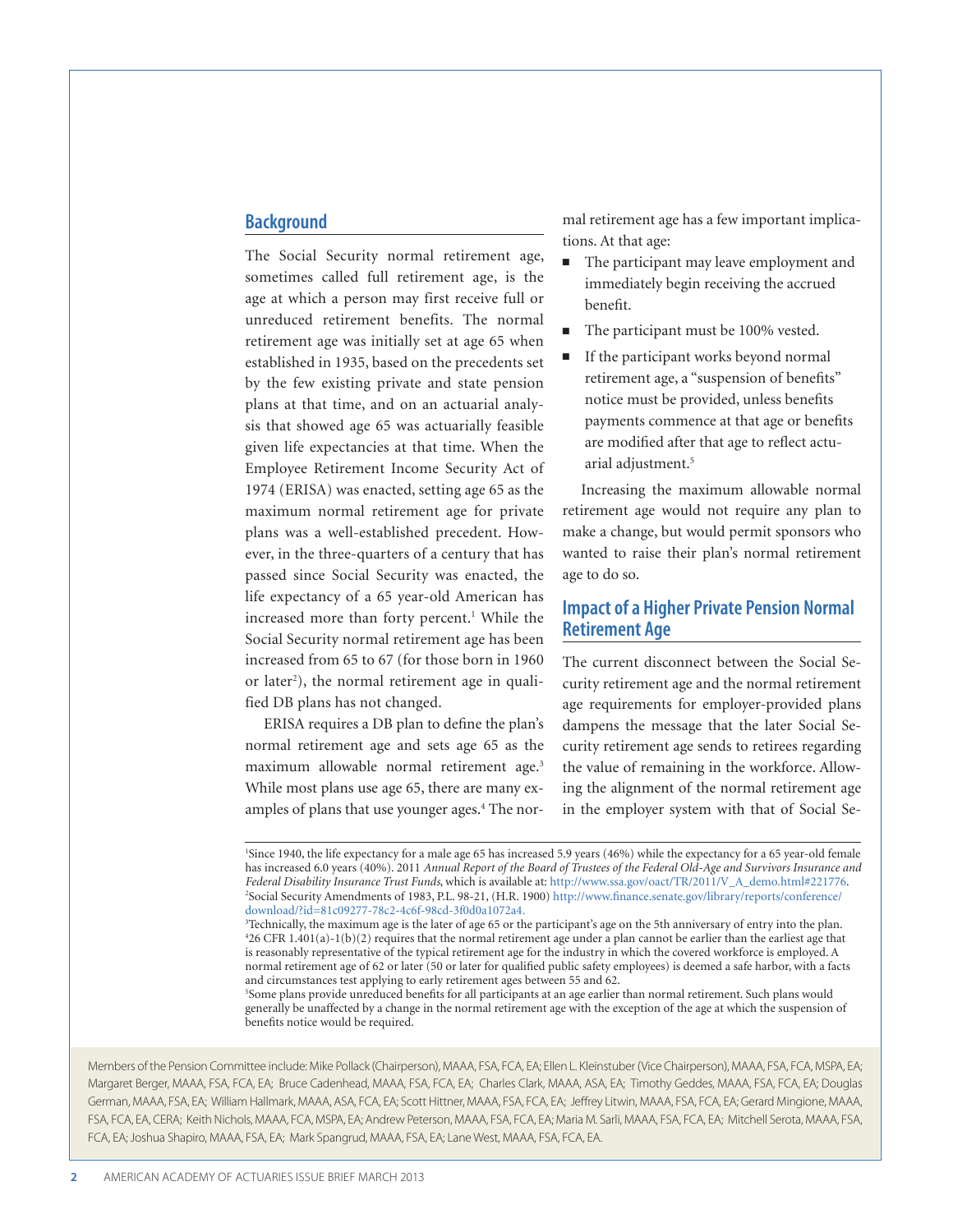curity would strengthen the retirement signaling effect<sup>6</sup> generated by specified retirement ages. The ability to align retirement ages in private sector pension plans with Social Security would deliver a clearer message about our society's expectations for retirement.<sup>7</sup> Such a message could be a powerful incentive to retire later — even if there is little or no change in the amount of the benefits provided.

Encouraging employees to retire later can result in increasing retirees' standards of living in multiple ways. Extending one's working career enables additional wage earnings and facilitates additional personal saving accumulations. Delaying retirement also has the effect of reducing the expected pay-down period allowing for higher payouts. As a result, even a comparable savings balance can support a higher standard of living because the retirement period is shorter. Furthermore, if improved signaling resulted in delaying retirement, more retirees would receive benefits at their Social Security normal retirement age rather than electing to receive those benefits early in a reduced amount. Despite the current Social Security normal retirement age of 66 for those retiring now, 49 percent of males and 55 percent of females receive benefits at age 62—the earliest available age. In contrast, only 6 percent of participants elect to initiate benefits after full retirement age.<sup>8</sup> As Social Security benefits can be significant portions of retirees' income, lessening or eliminating the 20 to 30 percent reduction retirees incur by commencing benefits early can, in many cases, materially improve their standards of living.

## **Voluntary versus Mandatory Higher Normal Retirement Age**

The Social Security Committee's 2010 issue brief observes that longevity for lower-wage workers has not increased as much as for higher-wage workers.9 Therefore, the argument that raising the normal retirement age reflects increased longevity does not as readily apply to lower-wage workers. Also, many lower-wage workers and blue-collar workers might not be able to work to a later normal retirement age because they have more health problems, have fewer skills that could keep them working to a later retirement, and work in more physically demanding jobs. Many current DB plans reflect these facts by defining normal retirement age as less than the current maximum of age 65.

For these reasons, changing the maximum allowable normal retirement age should be a voluntary decision of plan sponsors, not a mandate. Many organizations may choose to keep the current DB plan retirement age. Any transition to a higher retirement age for employer-provided plans should be done in a way that considers these factors and achieves some form of balance through the transition rules.

#### **Transitioning to a Higher Retirement Age**

Raising the normal retirement age, absent other changes, lessens the value of benefit accruals to the participant (since they are paid at a later date) and thereby lowers the ongoing cost of the plan to the sponsor. But the transition method could include other adjustments to mitigate this

<sup>6</sup> Signaling theory in economics refers to communicating information between parties involved in a potential transaction. In this case it refers to plan sponsors and government sending a message to employees about the desirability of various retirement ages.

<sup>7</sup> For additional discussion of important retirement signals, see "Signals, Retirement Options, Phased Retirement and Retirement Decisions" by Anna Rappaport, available at [http://www.soa.org/library/monographs/retirement-systems/retire](http://www.soa.org/library/monographs/retirement-systems/retirement2020/2008/november/mono-2008-m-rs08-01-rappaport-signals.pdf)[ment2020/2008/november/mono-2008-m-rs08-01-rappaport-signals.pdf](http://www.soa.org/library/monographs/retirement-systems/retirement2020/2008/november/mono-2008-m-rs08-01-rappaport-signals.pdf).

<sup>&</sup>lt;sup>8</sup>Percentages are calculated exclusive of the 12.1%|11.5% of retirements (male/female) accounted for as disability conversions at age 65. Table 6.B5 of the Annual Statistical Supplement to the Social Security Bulletin, 2011 Social Security Administration, available at: [http://www.ssa.gov/policy/docs/statcomps/supplement/2011/6b.pdf.](http://www.ssa.gov/policy/docs/statcomps/supplement/2011/6b.pdf)

<sup>9</sup> An analysis of the impact of compensation on mortality improvement can be found at: [http://www.socialsecurity.gov/](http://www.socialsecurity.gov/policy/docs/workingpapers/wp108.pdf) [policy/docs/workingpapers/wp108.pdf.](http://www.socialsecurity.gov/policy/docs/workingpapers/wp108.pdf)